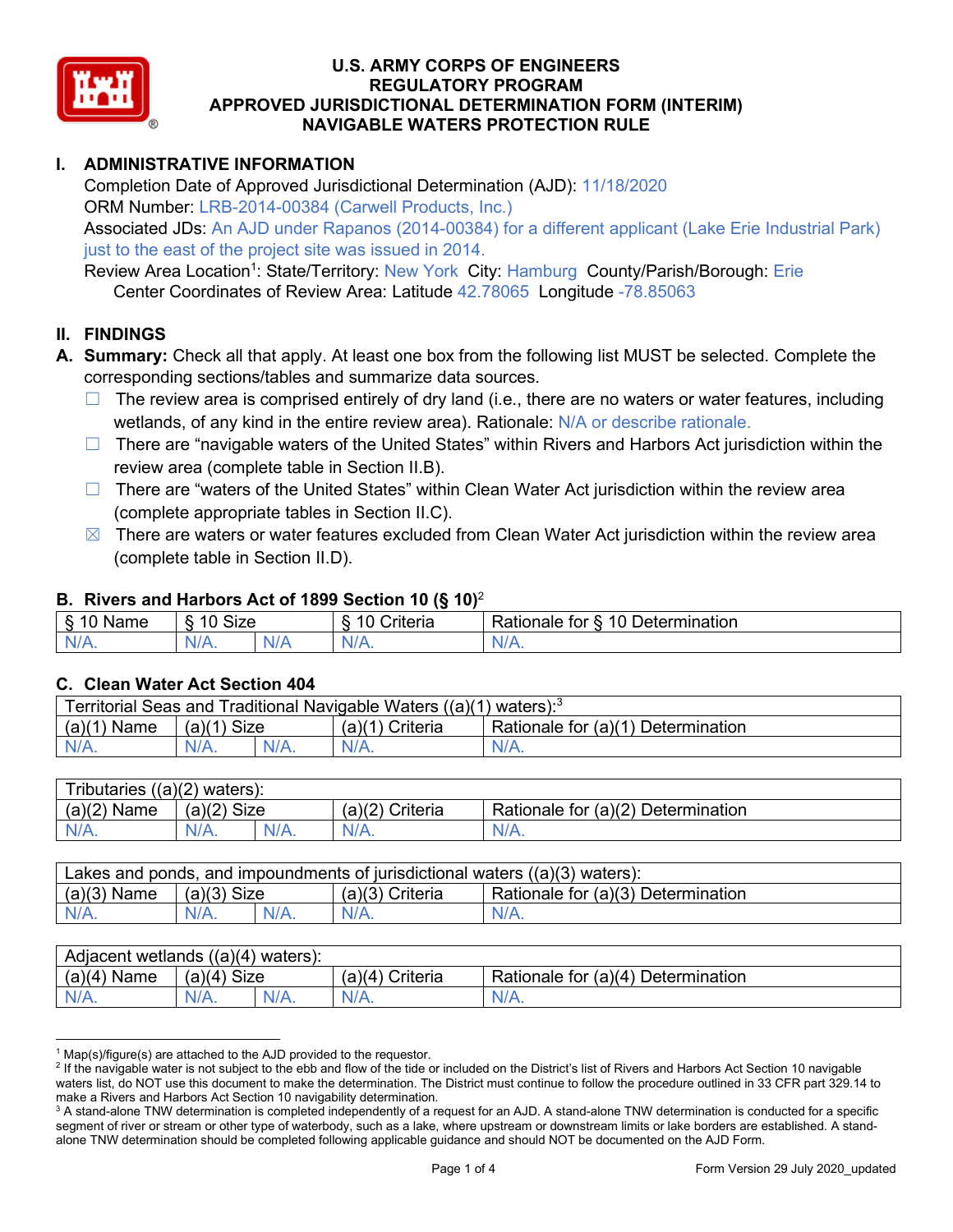

# **D. Excluded Waters or Features**

| Excluded waters $((b)(1) - (b)(12))$ : <sup>4</sup> |                       |                  |                        |                                                                                                        |  |  |
|-----------------------------------------------------|-----------------------|------------------|------------------------|--------------------------------------------------------------------------------------------------------|--|--|
| <b>Exclusion Name</b>                               | <b>Exclusion Size</b> |                  | Exclusion <sup>5</sup> | Rationale for Exclusion Determination                                                                  |  |  |
| <b>Wetland 1</b>                                    | 4.39                  | $\text{acre}(s)$ | $(b)(1)$ Non-          | Wetland 1 does not meet the definition of an                                                           |  |  |
|                                                     |                       |                  | adjacent wetland.      | (a)(4) adjacent wetland as it doesn't meet any of                                                      |  |  |
|                                                     |                       |                  |                        | the four adjacency criteria set forth in                                                               |  |  |
|                                                     |                       |                  |                        | 33CFR328.3(c)(1). It doesn't abut a water                                                              |  |  |
|                                                     |                       |                  |                        | identified in paragraph $(a)(1)$ , $(2)$ , or 3. As per                                                |  |  |
|                                                     |                       |                  |                        | on-site observations, data and photos within the                                                       |  |  |
|                                                     |                       |                  |                        | delineation report and a review of remote tools                                                        |  |  |
|                                                     |                       |                  |                        | including USGS topographical maps, the NRCS                                                            |  |  |
|                                                     |                       |                  |                        | <b>Websoil survey for Erie County, and USFWS</b>                                                       |  |  |
|                                                     |                       |                  |                        | NWI maps, Wetland 1 is completely surrounded                                                           |  |  |
|                                                     |                       |                  |                        | by uplands and major roadways. The closest                                                             |  |  |
|                                                     |                       |                  |                        | $(a)(1)-(a)(3)$ water (Lake Erie) is approximately                                                     |  |  |
|                                                     |                       |                  |                        | 1100 linear feet to the west. All evidence                                                             |  |  |
|                                                     |                       |                  |                        | indicates that Wetland 1 does not abut Lake Erie                                                       |  |  |
|                                                     |                       |                  |                        | or another an (a)(1), (2) or (3) water. ii. Are                                                        |  |  |
|                                                     |                       |                  |                        | inundated by flooding from a water identified in                                                       |  |  |
|                                                     |                       |                  |                        | paragraph (a)(1), 2 or 3 in a typical year. Nothing                                                    |  |  |
|                                                     |                       |                  |                        | was observed during the site visit to show                                                             |  |  |
|                                                     |                       |                  |                        | evidence of flooding. Aerial imagery does not                                                          |  |  |
|                                                     |                       |                  |                        | indicate that Wetland 1 is flooded from an (a)(1)-                                                     |  |  |
|                                                     |                       |                  |                        | (a)(3) water in a typical year. In addition, data                                                      |  |  |
|                                                     |                       |                  |                        | from the NRCS Websoil Survey indicate that the                                                         |  |  |
|                                                     |                       |                  |                        | soils mapped in the project area have no                                                               |  |  |
|                                                     |                       |                  |                        | frequency of flooding. iii. There is no evidence                                                       |  |  |
|                                                     |                       |                  |                        | that indicates Wetland 1 is physically separated                                                       |  |  |
|                                                     |                       |                  |                        | from a water identified in paragraph $(a)(1)$ , $(2)$ , or                                             |  |  |
|                                                     |                       |                  |                        | (3) only by a natural berm, bank, dune or other                                                        |  |  |
|                                                     |                       |                  |                        | natural feature. iv. There is no evidence based                                                        |  |  |
|                                                     |                       |                  |                        | on on-site observations and review of remote                                                           |  |  |
|                                                     |                       |                  |                        | tools to indicate that Wetland 1 is physically                                                         |  |  |
|                                                     |                       |                  |                        | separated from an $(a)(1)-(a)(3)$ water only by an                                                     |  |  |
|                                                     |                       |                  |                        | artificial structure so long as that structure allows                                                  |  |  |
|                                                     |                       |                  |                        | for a direct hydrologic surface connection                                                             |  |  |
|                                                     |                       |                  |                        | between the wetlands and water identified in                                                           |  |  |
|                                                     |                       |                  |                        | paragraph $(a)(1)$ , $(2)$ , or $(3)$ of this section in a                                             |  |  |
|                                                     |                       |                  |                        | typical year, such as through a culvert, flood or<br>tide gate, pump, or similar artificial feature. A |  |  |
|                                                     |                       |                  |                        | major roadway and development separates                                                                |  |  |
|                                                     |                       |                  |                        | Wetland 1 from Lake Erie. There is no evidence                                                         |  |  |
|                                                     |                       |                  |                        | of a direct hydrological surface connection                                                            |  |  |
|                                                     |                       |                  |                        | through a culvert or similar artificial feature. In                                                    |  |  |
|                                                     |                       |                  |                        | addition, there are a couple of ditches that are                                                       |  |  |

<sup>4</sup> Some excluded waters, such as (b)(2) and (b)(4), may not be specifically identified on the AJD form unless a requestor specifically asks a Corps district to do so. Corps districts may, in case-by-case instances, choose to identify some or all of these waters within the review area.  $5$  Because of the broad nature of the (b)(1) exclusion and in an effort to collect data on specific types of waters that would be covered by the (b)(1)

exclusion, four sub-categories of (b)(1) exclusions were administratively created for the purposes of the AJD Form. These four sub-categories are not new exclusions, but are simply administrative distinctions and remain (b)(1) exclusions as defined by the NWPR.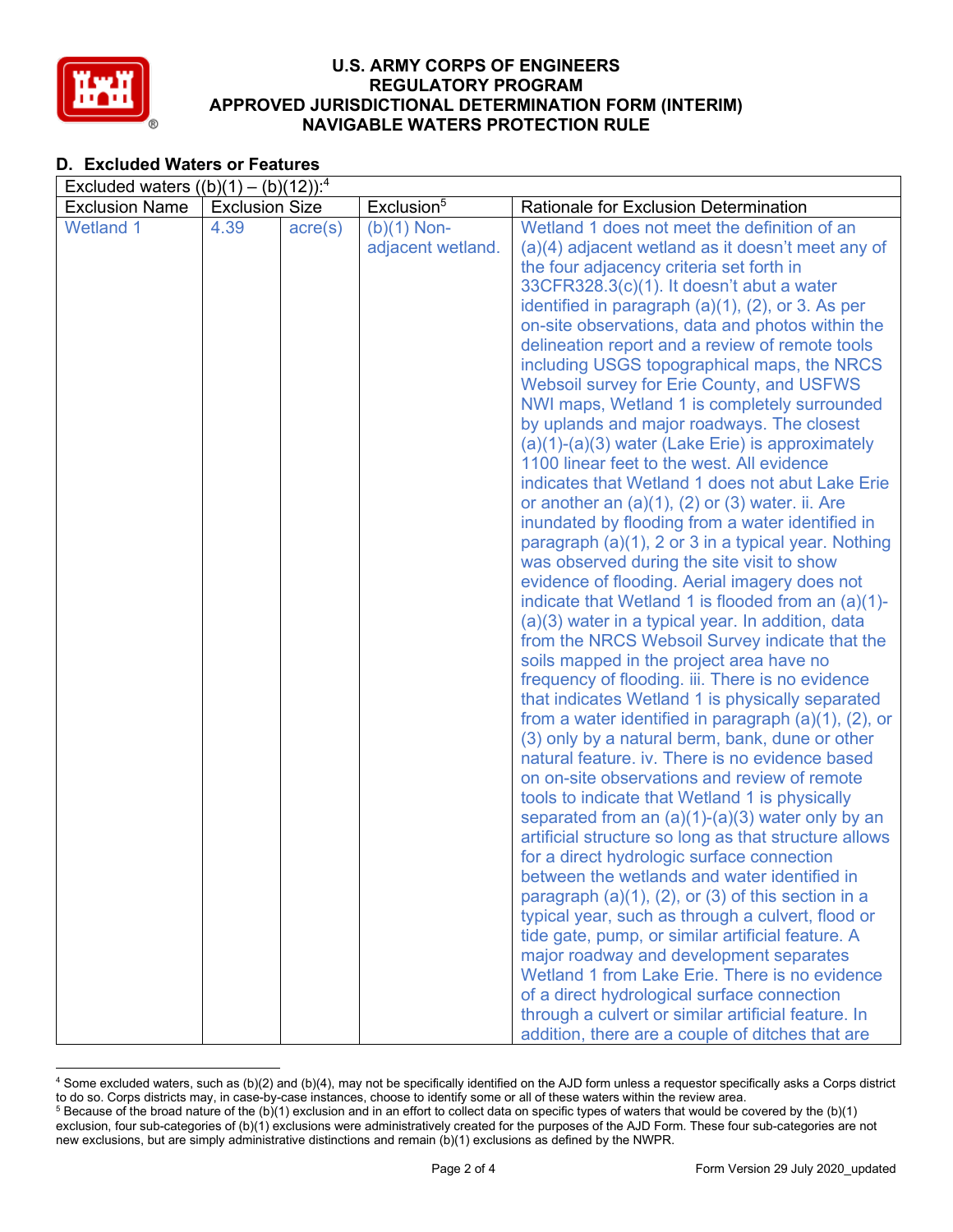

| Excluded waters $((b)(1) - (b)(12))$ : <sup>4</sup> |                       |         |                        |                                                                                                                                                                                                               |  |  |
|-----------------------------------------------------|-----------------------|---------|------------------------|---------------------------------------------------------------------------------------------------------------------------------------------------------------------------------------------------------------|--|--|
| <b>Exclusion Name</b>                               | <b>Exclusion Size</b> |         | Exclusion <sup>5</sup> | <b>Rationale for Exclusion Determination</b>                                                                                                                                                                  |  |  |
|                                                     |                       |         |                        | visible on aerial imagery on the western portion<br>of Wetland 1 (near Route 5) that run from the<br>wetland to the roadway, but these serve as<br>ditches, therefore are not regulated waters of the<br>U.S. |  |  |
| $N/A$ .                                             | $N/A$ .               | acre(s) | $N/A$ .                | $N/A$ .                                                                                                                                                                                                       |  |  |
| N/A.                                                | $N/A$ .               | acre(s) | $N/A$ .                | $N/A$ .                                                                                                                                                                                                       |  |  |
| $N/A$ .                                             | N/A                   | acre(s) | $N/A$ .                | $N/A$ .                                                                                                                                                                                                       |  |  |

# **III. SUPPORTING INFORMATION**

- **A. Select/enter all resources** that were used to aid in this determination and attach data/maps to this document and/or references/citations in the administrative record, as appropriate.
	- $\boxtimes$  Information submitted by, or on behalf of, the applicant/consultant: The Wetland Delineation Report dated September 18, 2020 submitted by Earth Dimensions, Inc.

This information is sufficient for purposes of this AJD.

- Rationale: N/A or describe rationale for insufficiency (including partial insufficiency).
- $\Box$  Data sheets prepared by the Corps: Title(s) and/or date(s).
- $\boxtimes$  Photographs: Aerial and Other: Photographs within the Delineation report and review of Google aerial imagery from years 2017, 2016 and 2014.
- $\boxtimes$  Corps site visit(s) conducted on: October 8, 2020
- ☒ Previous Jurisdictional Determinations (AJDs or PJDs): LRB-2014-00384 Approved JD under Rapanos
- ☐ Antecedent Precipitation Tool: *provide detailed discussion in Section III.B*.
- ☒ USDA NRCS Soil Survey: NRCS Websoils Survey Accessed 13NOV2020

https://websoilsurvey.nrcs.usda.gov/app/WebSoilSurvey.aspx

☒ USFWS NWI maps: USFWS National Wetlands Inventory Mapper, Accessed 13NOV2020

https://fwsprimary.wim.usgs.gov/wetlands/apps/wetlands-mapper/

☒ USGS topographic maps: USGS 2016 Buffalo SE Quadrangle

| Data Source (select)              | Name and/or date and other relevant information                           |
|-----------------------------------|---------------------------------------------------------------------------|
| <b>USGS Sources</b>               | $N/A$ .                                                                   |
| USDA Sources                      | $N/A$ .                                                                   |
| <b>NOAA Sources</b>               | $N/A$ .                                                                   |
| <b>USACE Sources</b>              | ORM Maps and FEMA Flood Maps, Regulatory Flood Zones                      |
| <b>State/Local/Tribal Sources</b> | $N/A$ .                                                                   |
| <b>Other Sources</b>              | HistoricalAerials.com review of Topo and Aerials for years 2020 and 1963. |

## **Other data sources used to aid in this determination:**

**B. Typical year assessment(s):** The APT pulls precipitation data from NOAA's Daily Global Historical Climatology Network. The APT evaluates normal precipitation conditions based on the three 30-day periods preceding the observation date. For each period, a weighted condition value is assigned by determining whether the 30-day precipitation total falls within, above, or below the 70th and 30th percentiles for totals from the same date range over the preceding 30 years. The APT then makes a